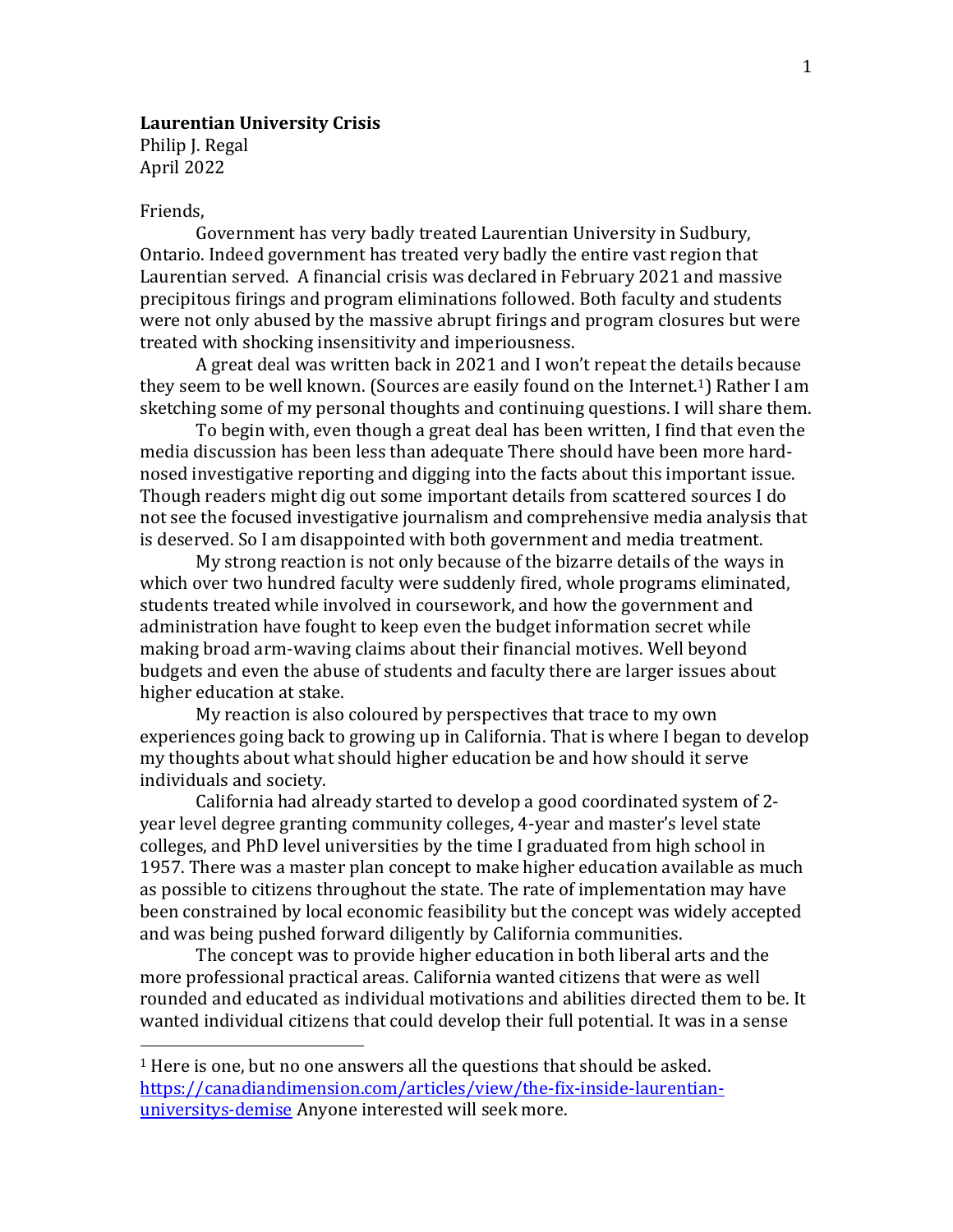simply the American dream of a new land of freedom and opportunity that would be made into a reality. Well-educated citizens would have richer lives, be more enlightened citizens, and contribute to making the overall society better.

The idea was to attract and cultivate from everywhere people with high standards with regard to quality of life and cultural and technical creativity. The seeds of these ideals were already present for example with the diverse talents required by the film and aerospace industries, and even innovations in agriculture because of the diversity of climates. It takes educated people to figure out how to make good societies as well as to support cutting edge industries.

Our teachers hyped education, I confess. They told us to compare our opportunities in California to the Southern States and mining belts, hill country, and big Eastern city slums. Pay attention to how poorly educated people live. Notice how limited their lives are and dreams can be. California intended to leave all that behind. "Golden State" would mean more than the ore in the mountains or tanned bodies. Once one starts looking at things in this progressive way it is hard to shake the insights into life that open up.

Not everyone thought this way. I met people for example from well-healed families that called public education socialism. I heard, "We pay to send our kids to private schools, why should we also have to pay for the education of kids that will be competing with our kids?" They were in the minority however all through my own education. But their voices only became stronger around the mid and late 1960s and in part because of reactions against students that resisted the draft and parental authority, and opposed the Vietnamese War. Their factions could now argue that publically funded liberal education was even a threat to the power structures. These kids they said would bit the hand that feeds them. They wanted to reap the benefits of capitalism but would not put on a uniform to defend it.

I missed a lot of the fight that was going on in California after I took a job as a professor at the University of Minnesota in 1970. That fight, especially with UC Berkeley had a lot to do with launching Ronald Reagan as Governor and gave him a chance to look tough on cracking down on the University of California. In part that tough guy image helped him become President and with his counterpart the Iron Lady and lead the world into a new era. They began perhaps most famously by showing toughness against organized labour on both sides of the Atlantic.<sup>2</sup>

Minnesota was one of the few states that had also had a rather advanced concept of higher education and that was still largely afloat when I took the job in 1970. A lot of the reason that Minnesotans had this progressive attitude had to do with its founding by Scandinavian immigrants that had brought their democratic traditions and social aspirations with them to their new land. Their vision of a New

 $\overline{a}$ 

 $2A$  friend gave me a dense 576-page report by the National Union of Mineworkers on the condition of mineworkers when they were under attack by the Thatcher government. I confess that I only browsed it, but I was impressed at how organized and reflective they were. The Lido, Hotel de France, St. Helier, Jersey, Channel Islands. 6 July 1981. Secretary L. Daly. President J. Gormley. I wonder if there have been extensive reviews of the mining industry in Canada from the perspective of labour.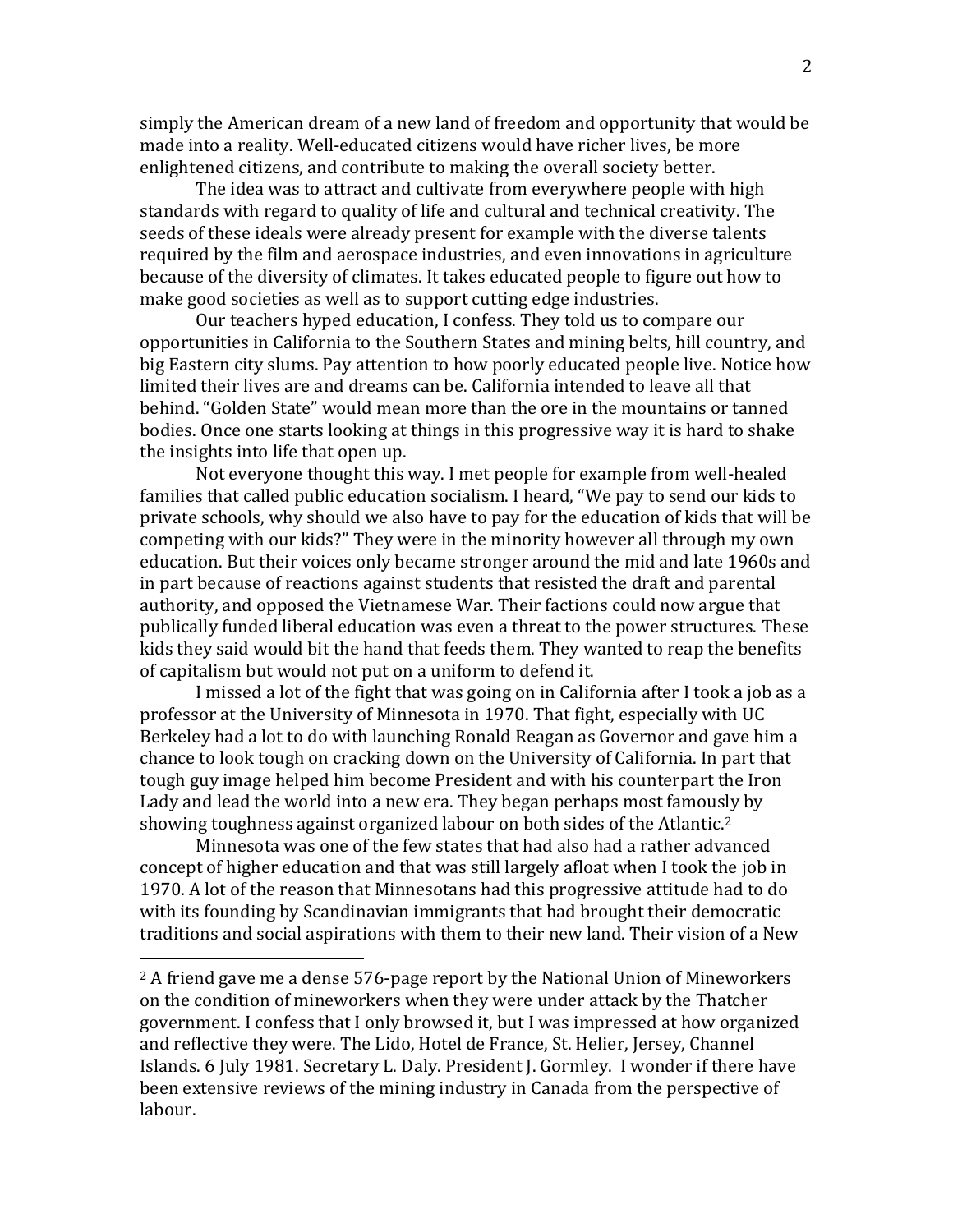Word had built a fine society of relatively well-educated people and well organized Minnesota communities with excellent parks and museums, theatre, films, and the other arts in which Minnesotans could take pride and live comfortably. Minnesota health care was tops. Major corporations had their headquarters there in part because they could offer executives quality living conditions, smart employees, and institutions that could support their needs for ongoing training and development.

Utopias only exist as straw men, and neither California nor Minnesota even in those days was a utopia. It was a no brainer to see however that high respect for the concept of a well educated population had very much helped offset the brutal winters and tornados and had made Minnesota an attractive place to live and be creative and enterprising.

What does all this have to do with Sudbury and Laurentian University? I retired from the University of Minnesota and for various reasons soon resettled in Toronto in 2009 to become a Canadian citizen. Toronto had much to offer culturally and in terms of good libraries so that I could continue with research

interests and writing.

I had already started to try to get to know Canada before deciding to move to Toronto and was familiar with many of the very positive aspects of Canadian society and much of Canadian history. I still had a lot to pick up however about how "the country actually runs." Where is the power and how does it flow through and help structure the system and influence cultural attitudes and decision-making -- and how in the end power influences the shape of society.

I pondered for one thing the distribution of population across the map. Canada is simply enormous, yet the population is highly concentrated in a few cities and the strip along the Great Lakes in the very south of Ontario, and then along the St. Lawrence in Southern Quebec.

One heard that Canada was determined to spread out the population better and make better use of its vast lands, and relieve the congestion along Lake Ontario. Indeed there were even problems getting good health care out beyond the limited metropolitan areas.

While one commonly heard the sentiment to populate "the hinterlands" and it seemed completely logical, one saw little effort and mostly arm-waving. It would not even surprise me if every government department had some (arm-waving?) office they could point to that was working at this -- and yet one did not see indications of significant results or even of priority and action. Governments everywhere do set up programs to "show that they care" and that they are working to serve across the political spectrum, but to which they do not give priority, and so programs do not in and of themselves prove much.

Bureaucracies are always problematic whether they are socialist or capitalist, corporate or government, university, union, or civic. This is because of internal dynamics and also because their internal power sociology must play games with external powers in order to function. Mixed in here are matters of economics. Economics are always for agencies matters of priority. Canada's government can find the money to help the Ukrainian people in a crisis but not its own people in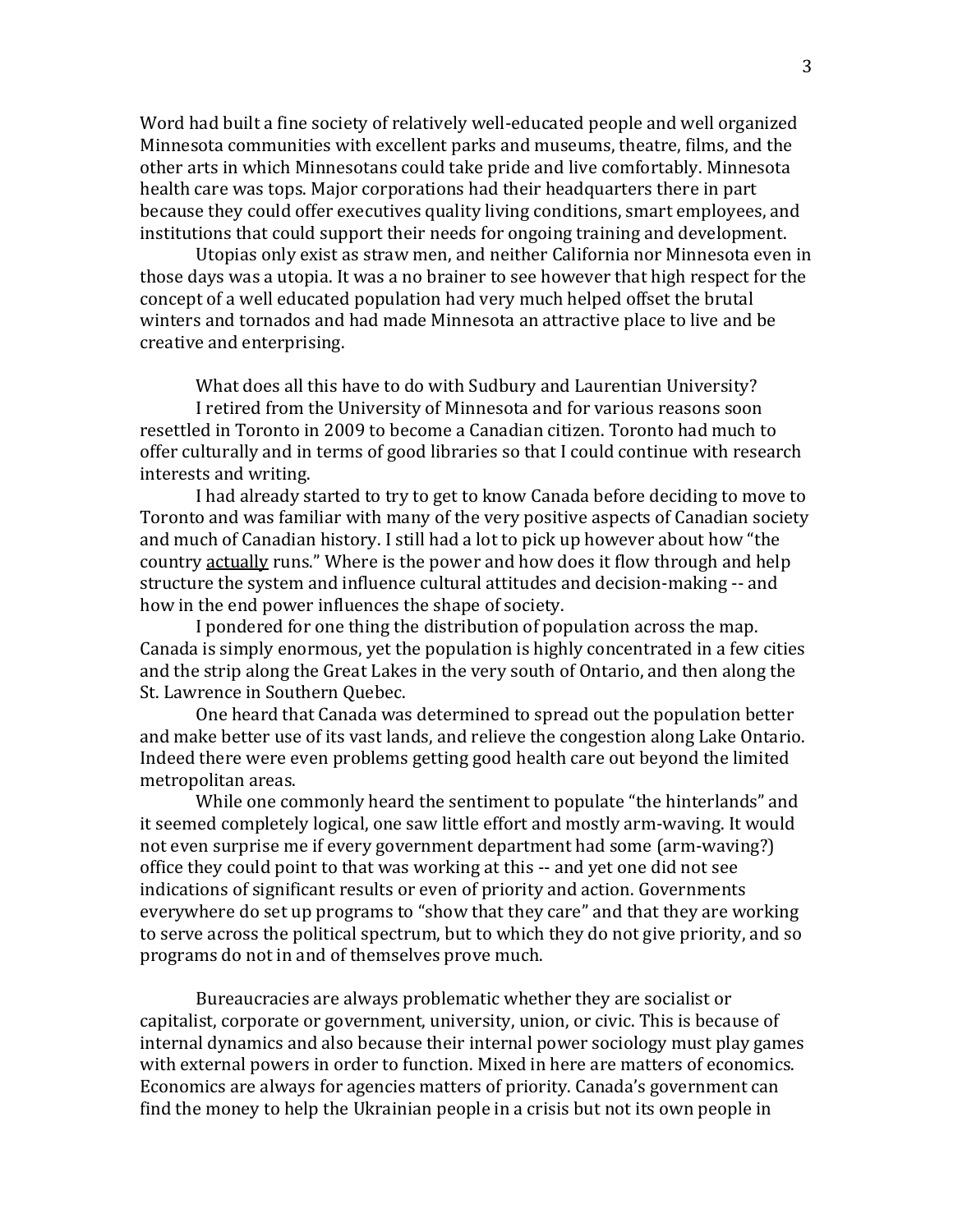Sudbury and the areas of Northern Ontario. Let's say each fighter jet costs 60-80 million dollars out of the box and before servicing etc. There are humanitarian issues in both cases, but the planes will get some priority for obvious reasons but also less conspicuously because Big Business is in there pushing for contracts and using its political leverage, and the military can see their advantage in this. Miners, indigenous people, and rural Ontarians have less access and leverage.

In any event … what seemed to be a lack of priority to develop the incredibly vast land of Northern Ontario was very puzzling and seemed like a conspicuous and grand inefficiency – considering where I was coming from and what had been done with Minnesota despite its difficult climate.

So I came to the matter of Sudbury and Laurentian with lots of questions, as well as with the background that I have mentioned from cultures where higher education was highly valued in terms of overall quality of life, respect for individual potentials, and of course its many economic benefits.

There are many things a person should know to understand why something that might seem logical has not been playing out logically. Often it is because there are other logics at work and conflicts of interest!

Likewise what should one understand to begin to see how to help the people of Northern Ontario make better lives for themselves?

\*\*\*

I ruminated over the history of Canada in the search for understanding. I did not come up with solid answers, but it would be intellectually irresponsible to ignore possible historical contributions that were staring me in the face. We need likely hypotheses to consider as we navigate life.

I ruminated over the fact that Canada remained a collection of British colonies even into the  $20<sup>th</sup>$  century. Commonwealth ties remain as a significant vestige of colonialism today in fact.

Europeans did little to elevate the quality of life in most of their colonies. One could argue about India where there was significant development, but India also certainly paid some serious prices and it cost them much of what had been their treasure. And it had a spectacular civilization to begin with. Most of the colonies however were simply managed to provide raw materials for European industries and trade. There was not much other wealth to take from most of them.

British interests in what has become Canada were dominated by interests in its natural resources; and by geopolitical importance with regard for example to French, Russian, and eventually United States expansionist and trade ambitions.

Indigenous people were British trading partners and allies in wars for a while and then eventually became competitors and obstacles to land use by investors and the settlers needed to extract the natural resources. Any efforts that might pass as improving their lives had to take the form of assimilation into and subordination by The System if not brutal elimination, but would certainly not be on their own terms.

Basically the First Peoples would not be helped in ways that might interfere with present or future plans to extract the natural resources at the lowest costs. Among the institutions set up to "help the Amerindians" were the now notorious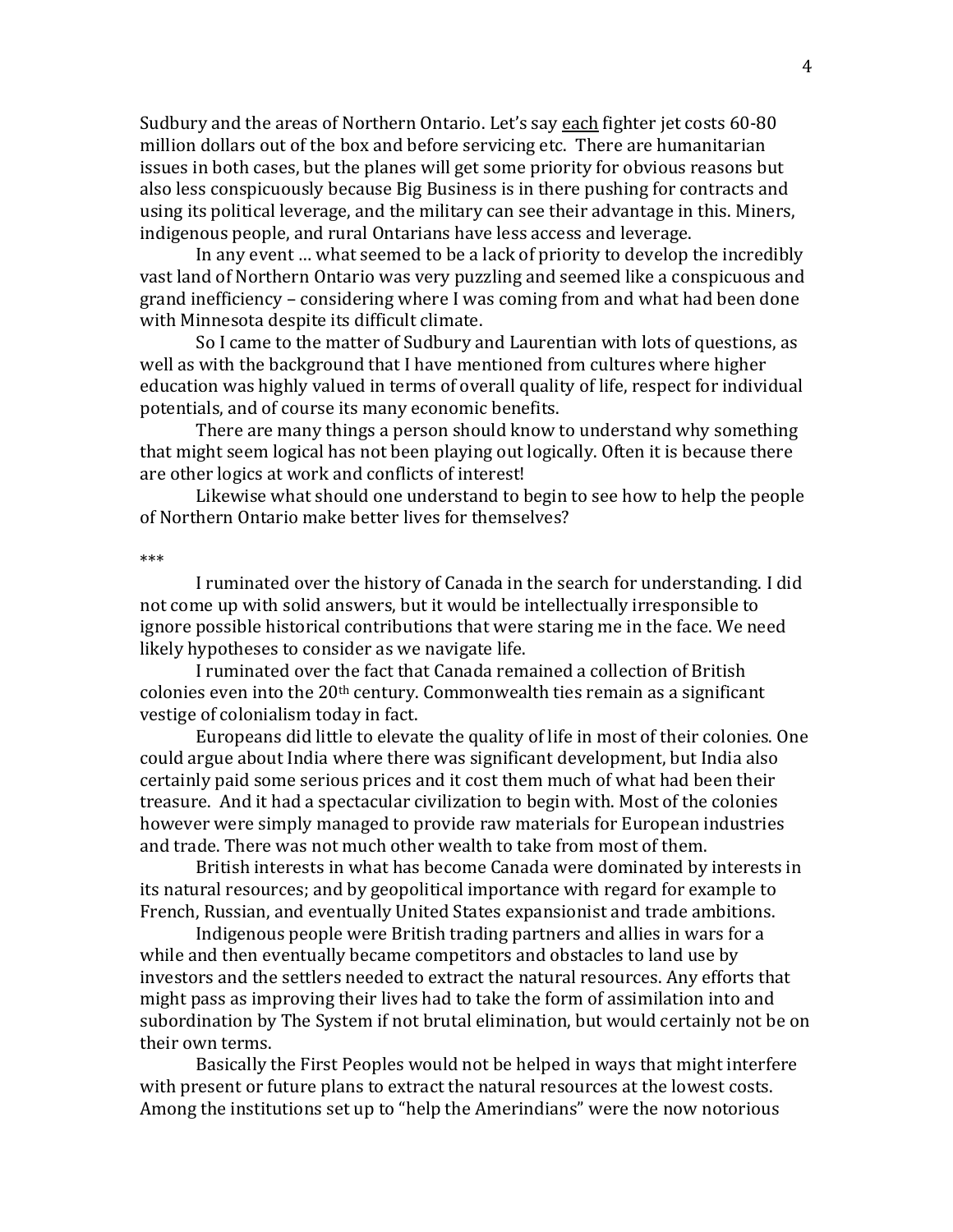residential schools. There should be no need to belabour that tragic history, for it is now topical.

The agendas of the European ruling classes of tradesmen, bankers, and old nobility sponsor economic enterprises, governing institutions, education and friendly religious factions that create cultures of attitudes and patterns of life that will support their interests. This was necessarily true as areas of the world were colonized.

Colonial cultures tend to become self-sustaining presuming that they can continue to serve their functions. Even "the cogs in the wheels" lower down in the power structure will defend the colonialist cultural perspectives and institutions because "at least they work" -- and even the lower levels people see security within them and try to view them optimistically as possible even if they grumble.

US Americans tend not to understand their own country's transition from a collection of colonies to a global colonialist power despite two centuries of debate about this. So it would not be surprising if citizens of a much younger Canada would not usually be thinking of their cultural and economic legacies from even more recent colonial domination.

\*\*\*

Among Canada's important natural resources that are being exported there is mining. Canadians would often tell me that the future of Canada was in mining because we have enormous potential mineral reserves but cannot really compete industrially with the United States or Britain. So I realized soon after immigrating to Canada that I would have to keep my eyes open with regard to mining if I was going to understand the country. Given the greater task of just getting settled in a new country, and dealing with health issues, I can't say that I actually studied mining, as one should. But I did try to keep my eyes open.

For one thing Canada has been invested in mining to an astonishing degree. I have seen it even in little people that follow the mining penny stocks, but also in the largest institutional investors. It seems that institutional and personal investments in mining stocks are enormous and perhaps a disproportionate percentage of the way institutions distribute their investments. The political implications of this must be highly consequential, but I did not notice that this was being discussed in such terms in the media or conversation. I wonder how aware most Canadians are of how much Canada is invested in mining. So here is an area for serious study. There would necessarily be many dimensions to investigate.

One curious dimension is that many mining companies are foreign or at least multinational. They are Canadian largely in name only. Apparently Canadian laws make this a good place for mining companies to have a mailbox and a lawfirm. So I would have questions about the political influence of foreign and multinational companies for Canadian citizens and culture.

That would get us for example back around to how much interest mine owners and speculator might have in improving the quality of life for people in small mining city such as Sudbury or for that matter the whole of Northern Ontario, that consists of even smaller towns and Indigenous People's lands. If mine owners conform to the common pattern for other countries for example in Latin America,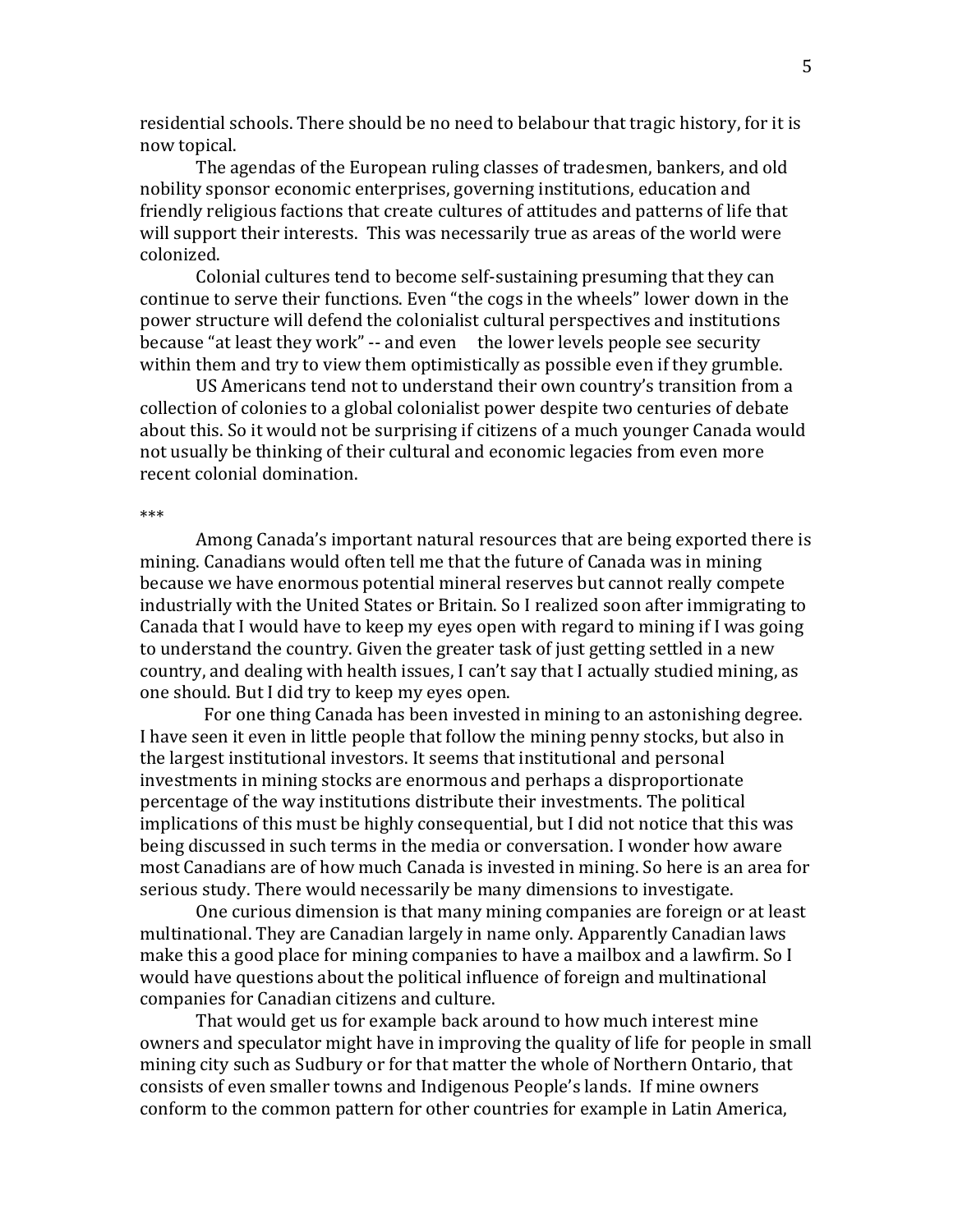Africa, Asia, and even in the United States their interest would be largely in maintaining a supply of low-cost manual and technical labour.

It might be comforting to think of the mining companies registered in Canada as "our mining companies" but that does not mean that they see it the same way and that Canadians can simply assume that the industry has sincere humanitarian sympathies and community loyalties. Working away within Canadian culture there may be some consciousness about these things that is false.

Would mining companies in any event be genuinely civic even if they were 100% Canadian? The history of US coal, iron, copper, etc. mining companies has been disgustingly bad in this respect for example. Workers have been expendable and the priority has been to keep down working costs, including wages.

One thing I did in regard to an interest in Canadian history and mining turned out to be so charming and I can't resist mentioning it. Soon after immigrating to Canada I picked up a set of DVD's to a 1999 CBC televisions series, **Pit Pony** [https://en.wikipedia.org/wiki/Pit\\_Pony\\_\(TV\\_series\)](https://en.wikipedia.org/wiki/Pit_Pony_(TV_series). It is a family or even children's perspective story about growing up in a mining family/community in Glace Bay, Nova Scotia. It gently but rather brilliantly shows how the children are indoctrinated into the manly virtues that miners need to work under relentlessly brutal and hazardous conditions. The local schoolteacher is fighting an uphill battle to broaden their horizons. She has to deal with the socially conditioned mentalities and values of the children and their families.

There was child labour in those days and because kids and ponies were small the company did not have to make the tunnels so large and so it was cheaper to dig them. When I finally got to go down into those very mines I had to stoop so very much that it was really difficult. My old-timer miner guide told me that the men simply had to get used to it. Lifetimes were spent this way. And of course mines are dangerous in terms of accidents, etc. So you teach your son to be manly and proud to be brave.

I really liked that program and was sorry that it had been cancelled and was not run for more seasons. Where they might have taken it? It was rich with possibilities.

I don't remember much about an earlier film **How Green Was My Valley** about a mining community in Wales. **Pit Pony** seemed somehow deeper for me in terms of getting into the upbringing angle and emotional issues, even though it was less dramatic. Again the film **Matewan** about a miner's strike is very good but also dramatic and not so much about psychological exploitation of miners as it is political and economic in more familiar terms. I also thought **Blood Diamond** was very good and as I recall there were especially good special features about diamond mining in Africa on the DVD.

In any event – **Pit Pony** aside -- the effective promotion of liberal education for mining communities would be very unusual anywhere in the world. It could be working against the interests of the economic powers, and against the interests of families to keep their kids from leaving home for greener pastures.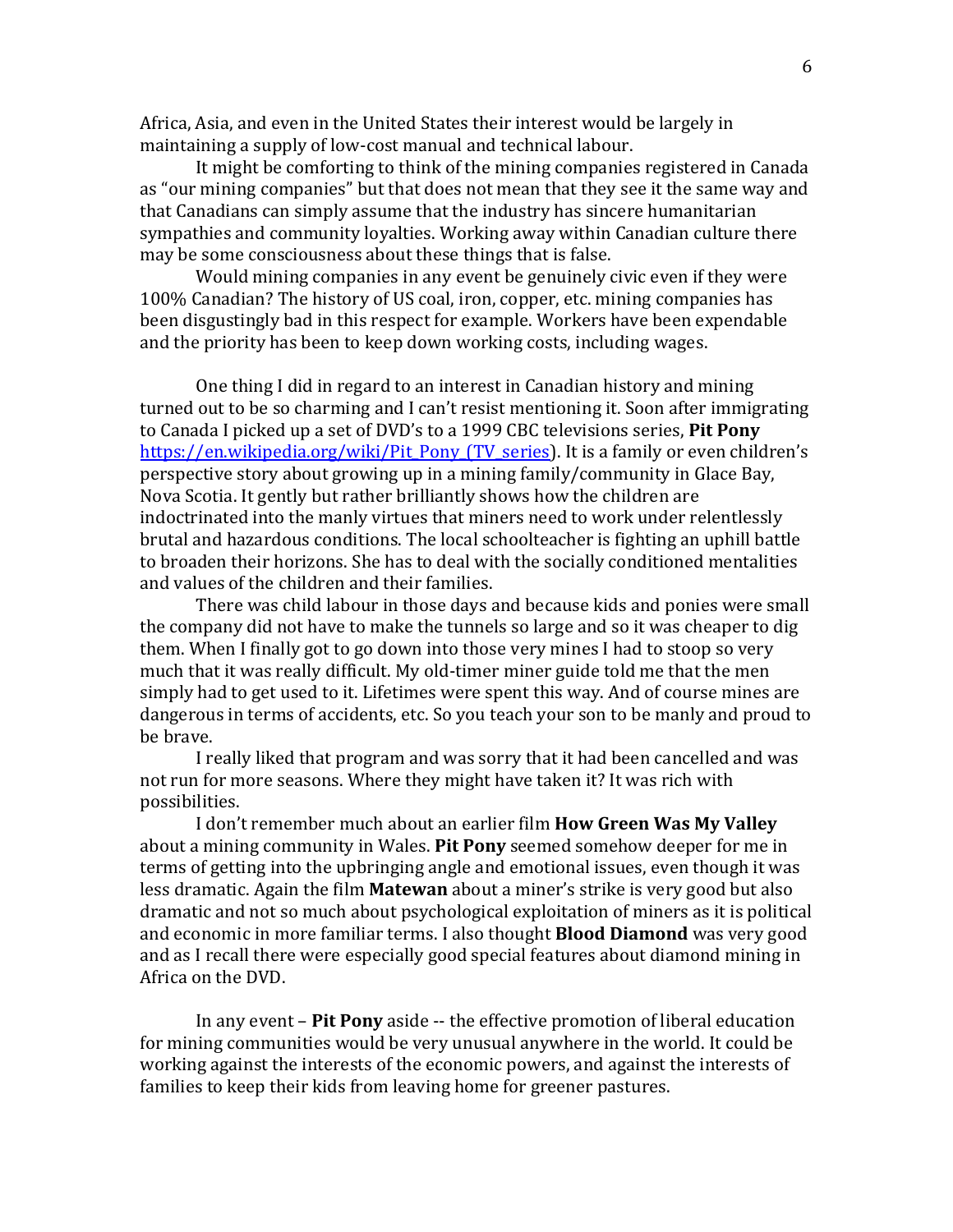Also in any event -- the exploitation of miners and mining communities has never been a secret. The cultural/psychological mechanics of exploitation however can be subtle and difficult for one to see past the veneer of specific "incidents" such as mining accidents and strikes. These mechanics require more sophistication with regard to understanding the relationships of economics and culture with regard to consciousness, and for example the role of education that is narrow versus education that has the potential to be broadening.

#### \*\*\*

I must add to this discussion the fact that "globalization" has accelerated and developed a very conscious ideology especially since World War II. Rapid communications, rapid mass transportation, and technological innovations were clearly shrinking the world at a rapid rate. Their literature indicates a keen awareness that we were entering a new future in this regard and that they had to get ahead of the game not only with regard to their own business operations but with regard to lobbying for laws and government programs, including education.

The old nationalism and democratic aspirations of self-rule and quality of life were presenting what Big Money saw as trade barriers; and antitrust efforts were seen as obstacles to capitalizing on the potentials for economy of scale and diversification of corporations into conglomerates.

Where effective organized labour existed, it was seen as a force to keep wages too high. In several ways organized labour would be a barrier to profits. This would include being a barrier to exploiting the full potentials of outsourcing to make profits. (There used to be when I was young "the union label" on items, and even a song!<https://www.nyhistory.org/blogs/look-for-the-union-label> It seems a long time since I have seen one.)

The literature that was aimed to help business and Big Money prepare for an increasing globalized economy was and is quite extensive. Yet it and the agenda reflected in it are seldom referred to in the mass media.

Basically, true democracy was and is standing in the way of globalization. When people organize they may well get to discussing standard of living issues and these can include quality of life issues. They may get concerned about labour conditions and education and pollution and so on. Small businesses may smile that quality of life is wonderful, so long as employees don't demand higher wages. Back in the big boardrooms however democracy and quality of life issues can look like a storm brewing – looming regulations and demands for wage increases that can fall under the catchword of "trade barriers." This means barriers to *laissez faire*. They say in meetings etc., "We just want a level playing field on which to compete."

The globalization literature includes discussions that education must be redesigned to serve the new global powers. For higher education in particular – for universities this include a redirection of resources and brainpower to programs that will stimulate the economy.

There are also suggestions that "liberalism" on campuses should be eliminated because allegedly "liberals" would have people bite the hand that feeds all us. A union person might say that this argument is far too simple, because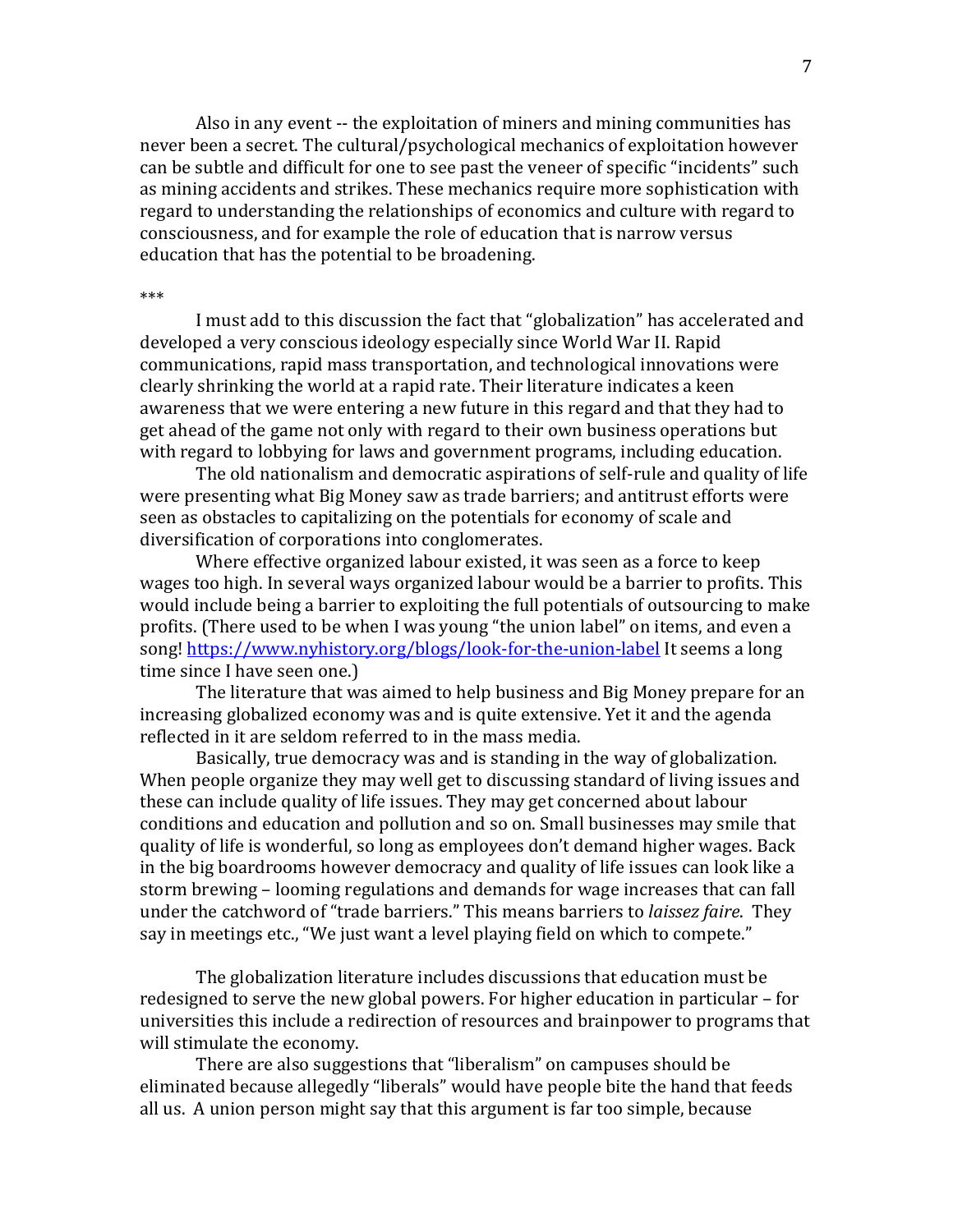corporate executives are not shy about biting the hands of the labourers that feed them.

## \*\*\*

Let me now leave behind issues about how Canada should go about distributing its population, and economic policies and such. I brought all this up to give some personal background perspective on why a retired professor living in a Toronto condominium would have been pondering what life was like and might instead be like out in "the Canadian hinterlands" -- and to explain one of the reasons that I had some interest in mining in particular.

A few years ago I drove up to Sudbury to see what it was like, and frankly I hoped there would be a really top mining museum considering the importance of mining to Northern Ontario, and indeed all of Canada. I have been to some very nice mining museums, including one at Glace Bay for the mines on which **Pit Pony** was based. Those particular mines became economically unviable and were closed, but the community built a fine museum and you can even go down into the old mines.

Visiting Sudbury, I thought that considering mining was vital to the future of the area and indeed of Canada I might find good meaty displays on Canadian geology – covering rock formations and minerals and mineral reserves in a truly informative manner.

I did not find much reason to spend much time in Sudbury museums back on that visit. I still need to go back and give it another try. Anyway, the fact that they were thin on content that would interest me that left me with time to look around the town. It did not come across as the thriving hub of an economically important part of the country.

I was told however that because Ottawa and Queen's Park (the Ontario provincial government capital building in Toronto) had neglected Sudbury, the people had taken it on themselves to pitch in and were in fact developing vibrant community with theatre and arts etc. It was not necessarily visible to visitors however.

The next chapter in the story was that programs at Laurentian had become integral to those efforts of the people of Sudbury and the general area to bootstrap culturally. Laurentian programs provided diverse coursework opportunities, opportunities for diverse people to meet and network. Graduate level programs provided people opportunities to develop advanced research skills that in turn offered opportunities to research regional history, economics, ecology, and sociology and develop greater insights that could not only improve their sense of identity, but allow them to intelligently plan for a better future for a vast and multicultural part of Canada.

These were things that I had seen to be helpful for development and the quality of life in both California and Minnesota. So that clicked for me.

This was all very heart warming to hear. So back in Toronto I had been feeling hopeful for Sudbury's future.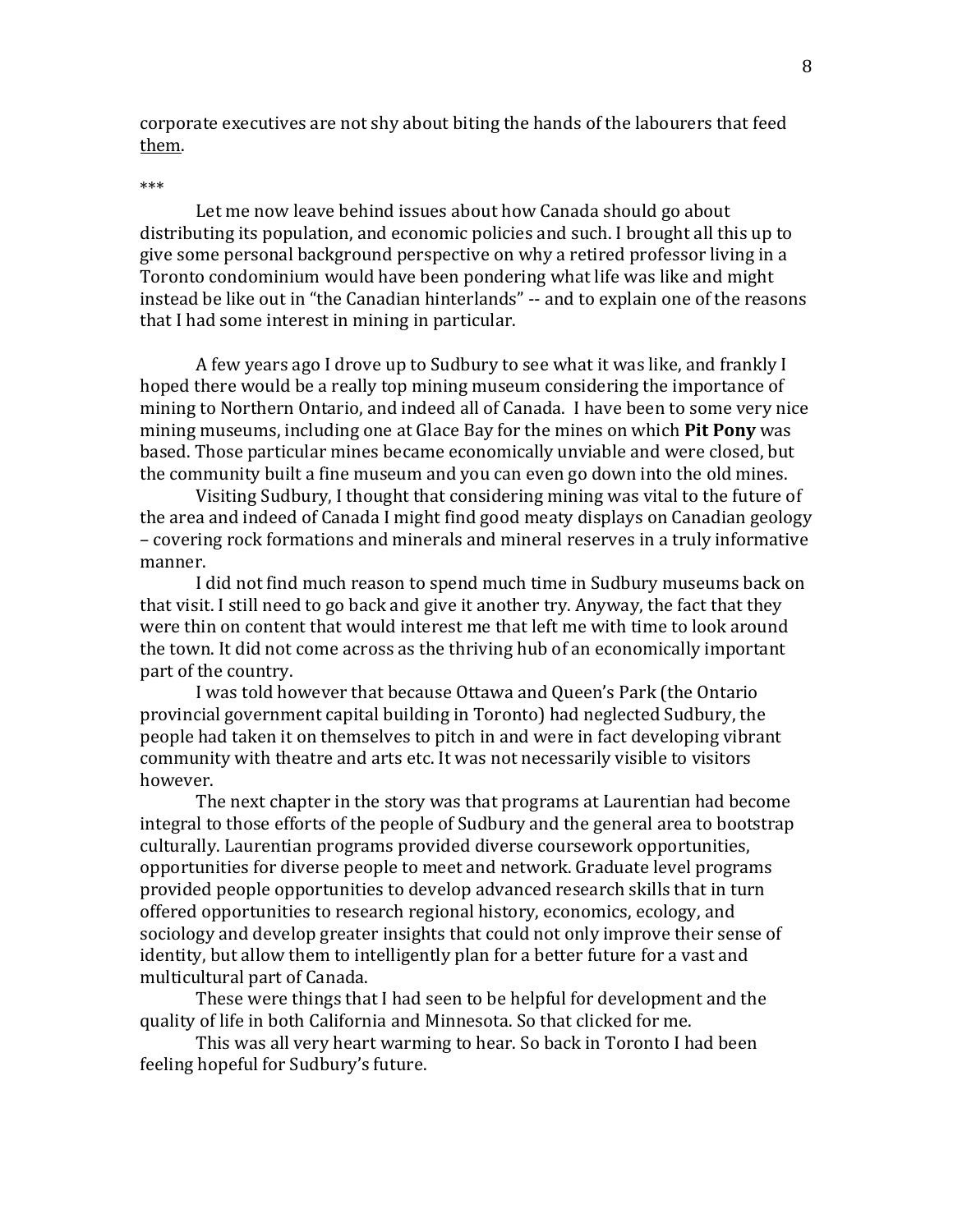Sad to say however, I was feeling hopeful without understanding how much more there might be to the political context in which progress seemed to be taking place.

I did not return to thinking about Sudbury until about a year after the Laurentian University crisis actually broke (back in February 2021). Personal health issues had preoccupied me, the general turmoil in the world, and simply coping with the pandemic. So on the plus side of my ignorance there was now a year of history to draw upon in scattered publications.

During that year it had become obvious that the efforts of those responsible for the disaster to avoid transparency and accountability would be relentless. This in and of itself was exceedingly suspicious. Although decisions were notsurprisingly articulated as economic matters, even the books on how public money had been spent were actively being kept closed!! What was there to hide from the public?

All the important facts about how the fate of a public university and a community of Canadian citizens and a huge region were being determined were not above board by any means. This was not how democracy should work.

Was it the case that by some legacy of thinking there was a de facto attitude or policy to keep the quality of life aspirations for much of Ontario contained? Would even efforts to bootstrap be disregarded or even actively undermined? This would be a matter that should disturb all Canadians, but especially those living outside of the major southern cities. Was their fate in a certain sense being politically predetermined?

Need I add that as an educator I was not only concerned about civic matters as such? I was certainly concerned about the implications for the philosophy of education and for the integrity of education as a vocation and as an institutional matter. What were politics doing to education and to research institutions in Canada?

I did not run across much useful literature about Canadian universities in particular. But, **Academia, Inc.: How Corporatization Is Transforming Canadian Universities** by Jamie Brownlee [https://cup.columbia.edu/book/academia](https://cup.columbia.edu/book/academia-inc/9781552667354)[inc/9781552667354](https://cup.columbia.edu/book/academia-inc/9781552667354) looks good to me and is consistent with what I know very well has been going on in the United States and elsewhere in our world that global capital has been rebuilding.

## \*\*\*

I should add that I was not naïve about the fact that academic freedoms as well as anything like self-rule at universities broadly speaking has been under attack for many years. This was true way back when I was growing up in California and then at the University of Minnesota. I know the situation for the United States best.

Academic freedom per se has always been under some level of attack. It has been extensively discussed however that programmatic control of American universities has been seen to be a high priority especially because of World War II. In part this is because they have been seen to be critical resources with regard to a